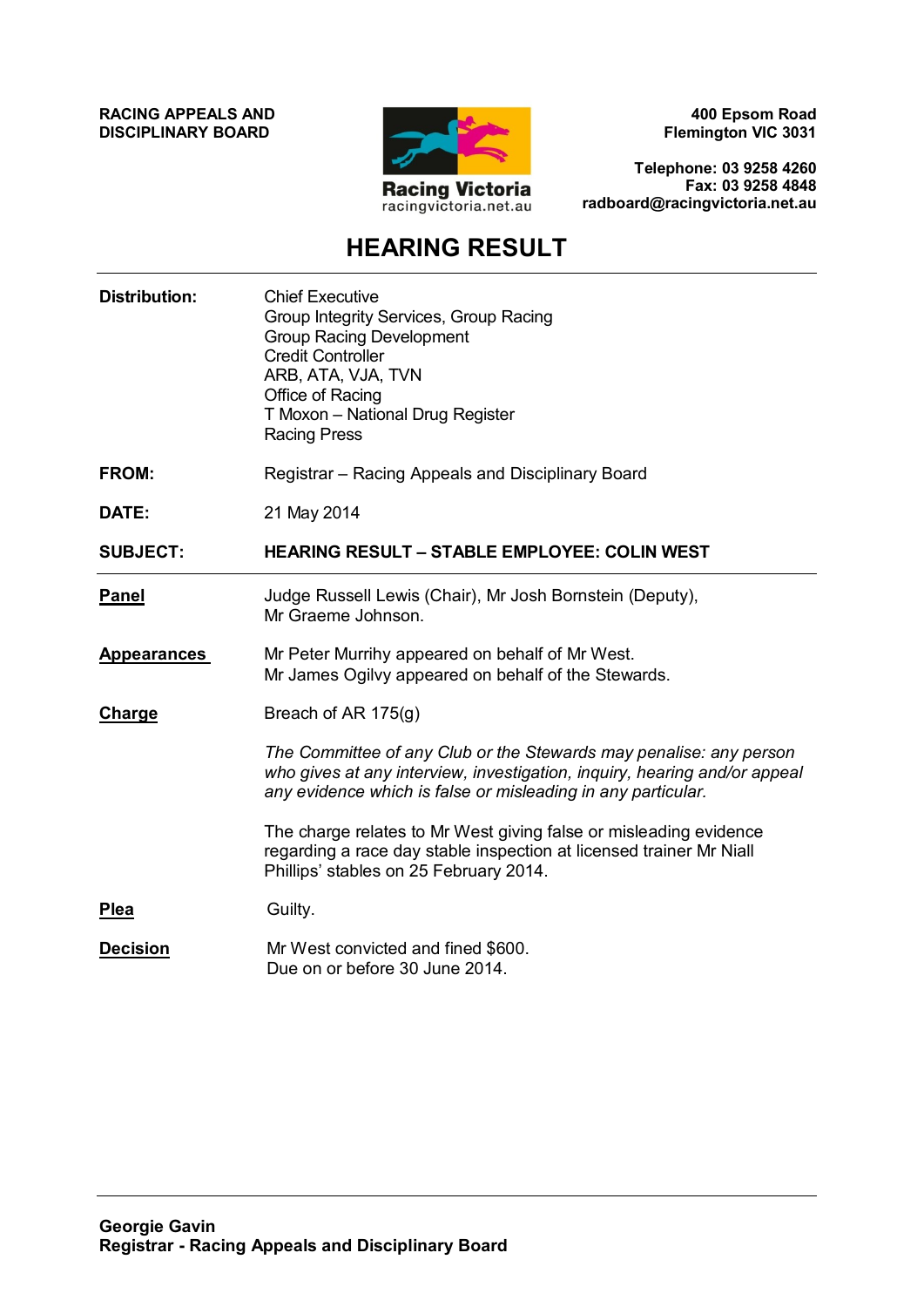# **TRANSCRIPT OF PROCEEDINGS**

#### **RACING APPEALS AND DISCIPLINARY BOARD**

 $\mathcal{L}_\text{max}$  , and the contribution of the contribution of the contribution of the contribution of the contribution of the contribution of the contribution of the contribution of the contribution of the contribution of t

#### **HIS HONOUR JUDGE R.P.L. LEWIS, Chairman MR J. BORNSTEIN, Deputy Chairman MR G. JOHNSON**

#### **EXTRACT OF PROCEEDINGS**

#### **DECISION**

### **REGISTERED STABLEHAND: COLIN WEST**

#### **MELBOURNE**

#### **WEDNESDAY, 21 MAY 2014**

MR J. OGILVY appeared on behalf of the RVL Stewards

MR P. MURRIHY appeared on behalf of Mr C. West